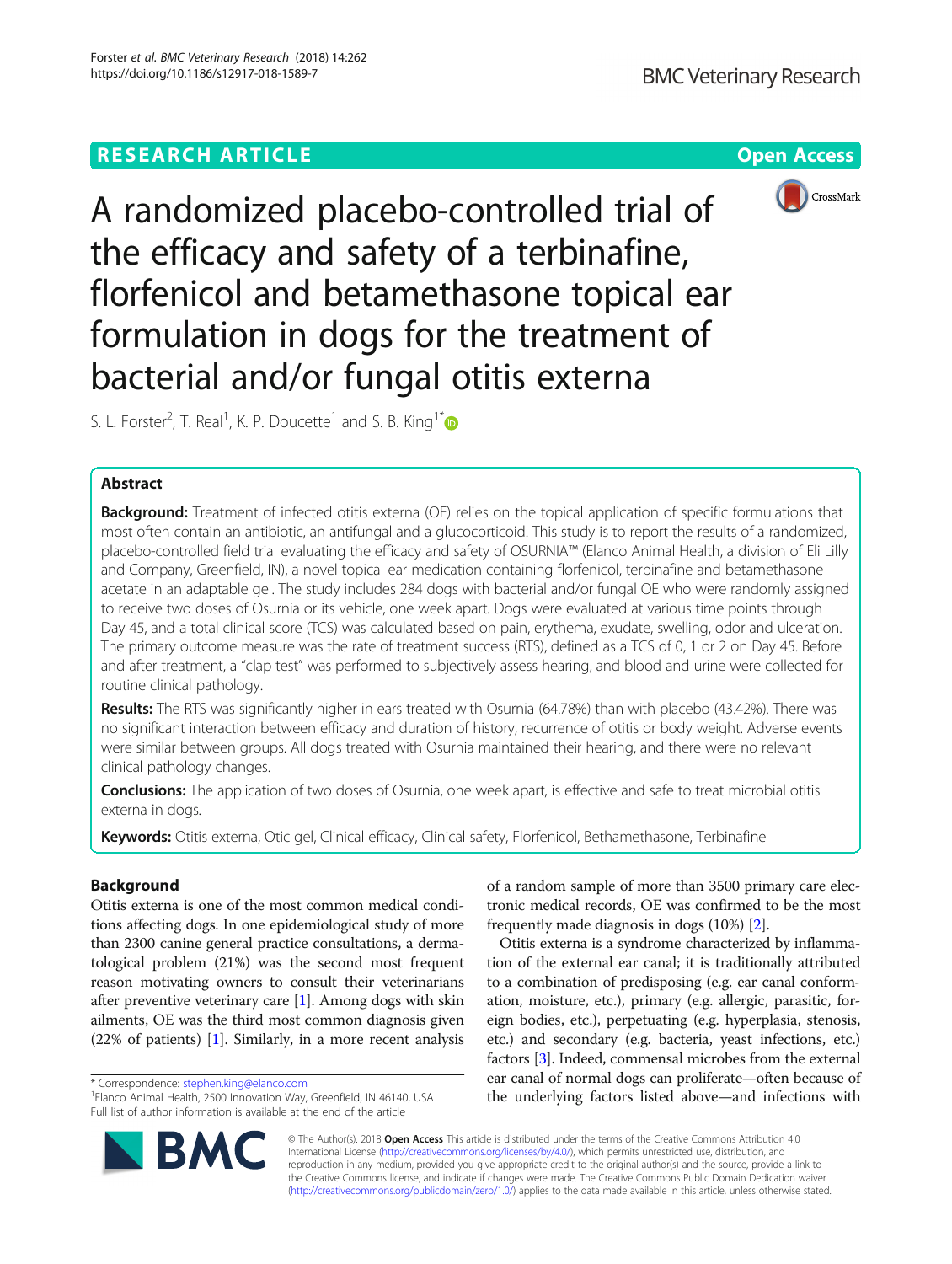pathogens such as Staphylococcus pseudintermedius, Pseudomonas aeruginosa, Proteus mirabilis and Malassezia pachydermatis appear to be the dominant problem [\[4](#page-9-0), [5](#page-9-0)]. The impact of OE is notable, as otitis diminishes the quality of life of dogs and their owners [\[6](#page-9-0)].

Although there are no standard guidelines for treatment of canine OE, veterinarians have long used topical formulations developed for this indication; these medications usually include a broad-spectrum antibiotic, an antifungal and a glucocorticoid to reduce inflammation in an attempt to rapidly decrease pain and discomfort [\[7](#page-9-0), [8](#page-9-0)]. Although it is considered good practice to evaluate results of ear cytology and microbial cultures, which, unfortunately, can yield discordant results [\[9](#page-9-0)], the selection of a topical ear formulation in general practice appears more often influenced by subjectivity, prescription habits, and commercial aspects of product supply [\[7\]](#page-9-0).

The application of topical ear formulations to dogs with OE is fraught with difficulties that can decrease owner adherence to a treatment regimen. The need for once or twice daily drug application into painful and/or stenotic ear canals can be stressful for owners and lead to aggressive behaviours from dogs [\[6\]](#page-9-0). Furthermore, in multidose presentations the repeated placement of the tip of the product into infected ear canals could potentially lead to their mutual microbial cross-contamination similar to may be seen with otoscope tips [\[4\]](#page-9-0). Failure of compliance can reduce treatment efficacy, but it might also promote the development of bacterial resistance to antibiotics [\[5\]](#page-9-0). As a result of these limitations, a one-time use flexible applicator applied less frequently would more than likely improve treatment compliance.

Osurnia (Elanco Animal Health, Greenfield, IN, USA) is a novel topical ear therapy formulated as a pre-measured (1 mL), easy-to-use, single-dose tube with a flexible soft tip; it contains the antibiotic florfenicol (10 mg/mL), the antifungal terbinafine (10 mg/mL) and the glucorticoid betamethasone acetate (1.0 mg mL) in an adaptable gel vehicle designed to coat the ear canal and assist with product remaining where applied.

The objective of this article is to report the results of a randomized controlled trial (RCT) evaluating the efficacy and safety of the novel topical ear product Osurnia, administered twice per affected ear, one week apart, to dogs with bacterial and/or fungal OE. This report aimed at strictly following the 2010 Consolidated Standards of Reporting Trials (CONSORT) guidelines, an evidence-based, minimum set of recommendations for reporting randomized trials ([http://www.consort](http://www.consort-statement.org)[statement.org;](http://www.consort-statement.org) page last accessed January 17, 2018).

### Methods

### Trial design

This trial was a 6-week randomized double-blinded placebo (vehicle)-controlled multicenter parallel trial; the study followed the US FDA's Good Clinical Practices guideline VICH GL9.

#### Study participants

Dogs of any gender, weight, breed and of at least 8 weeks of age with OE were considered for enrollment after their owner gave informed consent for their dog to participate in this RCT.

To be enrolled in the study, the presence of an active OE was determined by a TCS of 6 or more based on the clinical assessment (including otoscopy) and scoring of the following: pain, erythema, exudate, swelling, odor and ulceration (Table [1\)](#page-2-0).

The OE was characterized as "acute" if the history suggested that the signs of otitis had developed within 6 days of the initial visit, "subchronic" if they had occurred within 7 to 30 days prior to the visit or "chronic" if they had been present for more than 30 days beforehand. The OE was deemed to be recurrent if the dog had been successfully treated for a similar problem (i.e. with no remaining signs of OE post-treatment) in the preceding 3 months. Finally, the otitis exudate was described as erythematous/ceruminous or suppurative.

Importantly, before an ear was considered for treatment, its tympanic membrane had to be visible and assessed to be intact. After scoring on Day 0, exudate was removed using saline in order to allow visualization of the tympanic membrane. Cleaning was not repeated at Day 7.

Exclusion criteria for this RCT included dogs that had been treated beforehand with systemic, topical or otic antibiotics or antifungals within 14 days, systemic or topical anti-inflammatory drugs—including short-acting glucocorticoids—for 14 days, long-acting glucocorticoids for 28 days, cyclosporine for 14 days, otic ear cleaners for 7 days, antihistamines for 14 days and analgesics for 7 days. An Otodectes cynotis infestation or an otic foreign body were both considered exclusion criteria. Finally, dogs with known or suspected hypersensitivity to Osurnia's active ingredients (florfenicol, terbinafine or betamethasone acetate), dogs intended for breeding, pregnant or lactating bitches, staff-owned pets and those enrolled in other clinical trials were not considered further.

Dogs were selected from 15 companion animal general practices located in various geographic locations in the USA; this wide selection being done to adequately represent the targeted population for the product being developed. Each site was required to enroll a minimum of 4 dogs (2 evaluable dogs per treatment group) and was not allowed to exceed 30 dogs.

After having been treated with one of the test products, dogs could be removed from the trial for any of the following reasons:

– the presence of a serious adverse event (AE);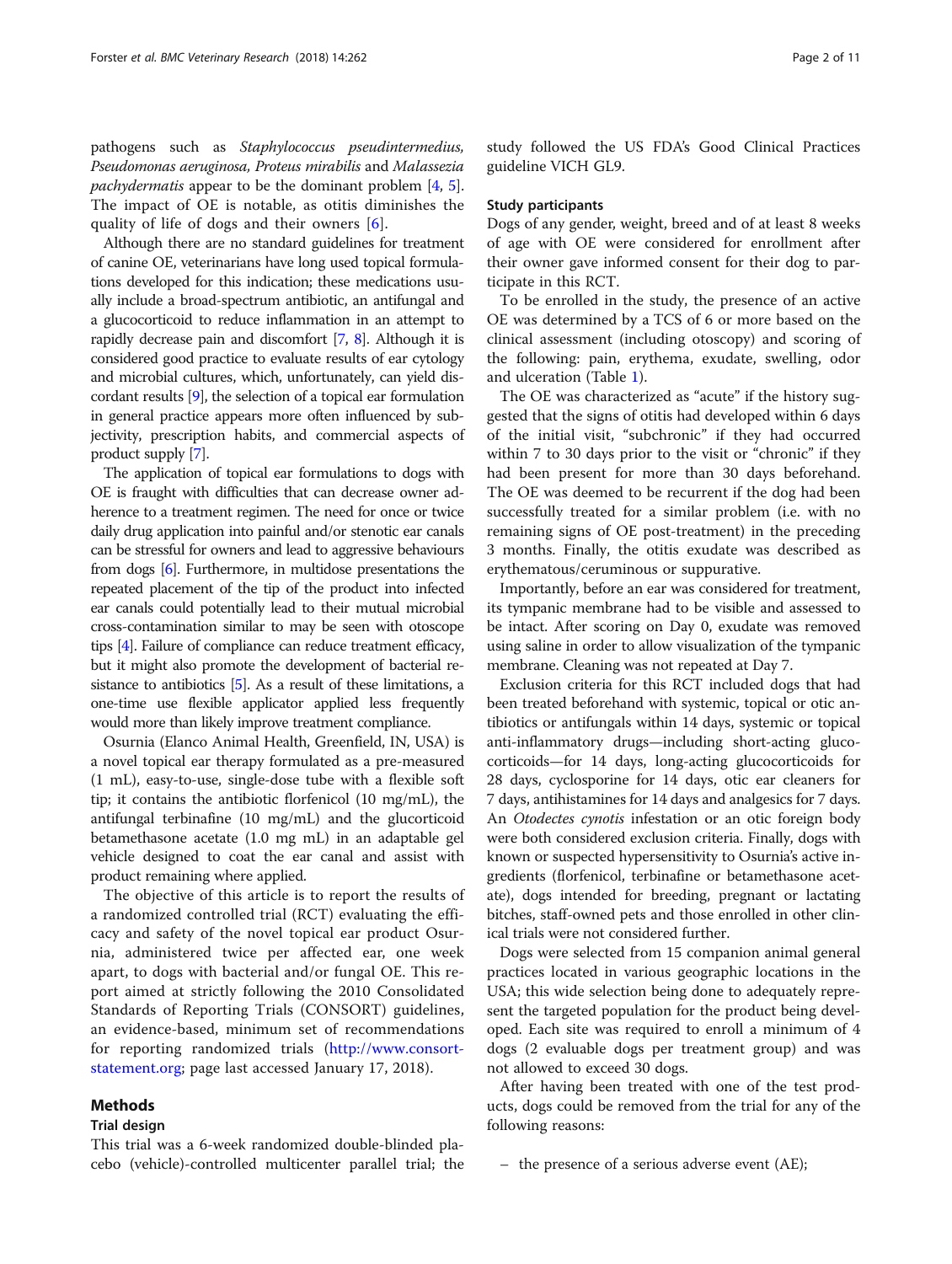<span id="page-2-0"></span>Table 1 Total clinical score

| Clinical sign  | Score '0' descriptor | Score '1' descriptor                                                             | Score '2' descriptor                                                 |
|----------------|----------------------|----------------------------------------------------------------------------------|----------------------------------------------------------------------|
| Pain           | None noted           | Mild/moderate; painful on palpation                                              | Severe: painful when raising pinna                                   |
| Erythema       | None noted           | Mild/moderate: barely perceptible to obvious<br>redness visible with an otoscope | Severe: beet or cherry red or erythema extends<br>into pinna         |
| <b>Exudate</b> | None noted           | Mild/moderate: small amount to moderate<br>amounts visible in ear canal          | Severe: extending out of ear canal and may be crusted                |
| Swelling       | None noted           | Mild/moderate: minimal occlusion to moderate<br>occlusion of ear canal           | Severe: canal completely occluded                                    |
| Odor           | None noted           | Mild/moderate: malodor evident when pinna is raised                              | Severe: malodor evident without raising pinna<br>to expose ear canal |
| Ulceration     | None noted           | Mild/moderate: mild abrasions                                                    | Severe: abrasions that may be bleeding                               |

- a lack of improvement in TCS on Days 7, 14 or 30, which would justify the need for conventional therapy;
- the perception of lack of test product efficacy at any study day; or
- the administration of, or perceived need for, forbidden concomitant therapy (see below).

In any of these situations, the reasons for withdrawal were documented.

### Interventions

Before the first administration of the test products, the ear canals to be treated were cleaned with saline to remove exudate and enable the verification of an intact tympanum. Ears were not flushed prior to the second administration to maintain treatment in the affected ear.

The intervention consisted of the topical application of 1 mL of the active product (Osurnia) or its vehicle (placebo control), once on Day 0 and a second time on Day 7 ( $\pm$ 2 days). Either one of the two test products was applied into the ear canal followed by a massage at the base of the ear to allow for its homogeneous distribution. If both ears were affected, treatment was permitted for both, but only the data from the right ear were collected and evaluated for this study, provided that its initial TCS was 6 or greater. The same test product was used to treat both ears.

Concomitant otic medications were not allowed until the exit of the patient from this trial. Additionally, the use of systemic or topical antibiotics, antifungals, anti-inflammatory drugs, glucocorticoids, cyclosporine, analgesics and antihistamines were not permitted until study end. Dogs removed early during the study due to perceived lack of efficacy would be considered as treatment failures, and the investigator would clean the ear(s) with saline and use conventional otitis treatment.

### Sample size

Anticipated recruitment was 225 dogs with OE for inclusion to reach a minimum of 150 evaluable cases (i.e. animals which fulfilled the requirements for per-protocol evaluation; assessment of eligibility for inclusion into the efficacy evaluation was determined without knowledge of treatment administered) in a 2:1 ratio of active-versus-vehicle (i.e. 100 dogs treated with Osurnia and 50 administered placebo). Based on prior pilot study results, this number of dogs was calculated to give this study an approximate 85% power to detect a treatment success of 70% with Osurnia and 45% with the placebo.

#### Randomization

Dogs included in this study were assigned to one of the two treatment groups in a 2:1 ratio according to a randomization sequence generated by computer by the Sponsor's statistician using the STAT version 9 software (SAS, Cary, NC, USA). Each study site had a separate randomization schedule in which dogs were blocked in groups of six.

The original study randomization code was sealed in an envelope and kept by the study sponsor until the end of the study. At each veterinary clinic site, one individual was given the role of "*dispenser*": this person assigned each successively enrolled dog to a letter (A, B, C, D, E or F) corresponding to one of the two treatment groups according to the randomization schedule, and he/she administered the active or placebo ear medications to the patients.

### Blinding

At each veterinary clinic, all personnel (including the dispenser) were masked to treatment; the pet owner was also blinded to the intervention. To further preserve this blinding, the dispenser was asked not to disclose any treatment related information to the investigator responsible for grading the effect of treatment. Additionally, the dispenser was not allowed to gather or interpret any data.

Masking was done by placing the active medication (Osurnia) and its vehicle control into identical tubes and packages labeled with one of six code letters (A to F) corresponding to a block of six dogs. Only select study Sponsor personnel knew the treatment associated with each letter code, and it was not made available to study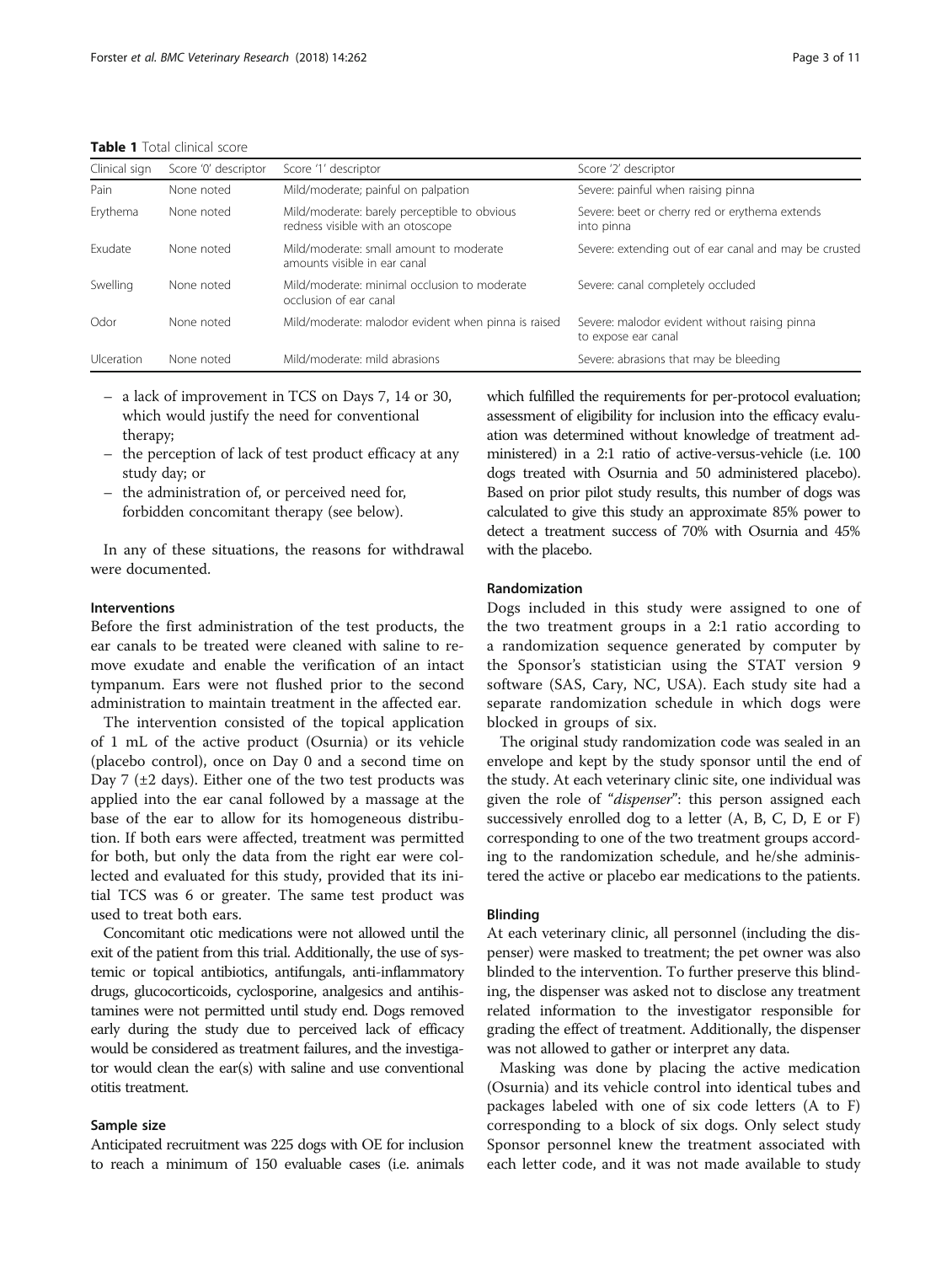monitors, the statistician and clinical safety representative until the end of the trial prior to final report compilation. There were no reports of unblinding at any participating site.

#### Participant evaluation

Dogs were examined on Days 0, 7, 14, 30 and 45 or during an exit visit in case of early withdrawal. Clinical examinations included a routine assessment of general appearance and major systems (cardiological, ocular, auricular, gastrointestinal, neurological, respiratory, urogenital, etc.). Pre-existing medical conditions were also recorded. Additional clinical examinations were to be performed in case of a serious AE. Body weights were collected and recorded in pounds rounded to the nearest 0.1 lb.

At each visit, the investigator performed an otoscopic examination and used a standard score to grade the presence or absence of pain, erythema, exudate, swelling, odor and ulceration in the ear canal of the evaluable ear (predetermined as the right ear if both ears were affected and qualified). These observations were then compared to those before treatment, and they were scored as "no increase in irritation" or "increase in irritation".

Finally, a subjective evaluation of the dog's ability to hear was measured by a "clap test" before treatment (Day 0) and on Day 45 or earlier in case of premature study withdrawal. Personnel at the study site clapped their hands together in a location outside of the dog's field of vision and the ability of the dog to turn its head toward the noise was observed. The following recordings were made: "dog can hear" or "dog cannot hear" and the dog was then assigned to one of the following four categories:

- Dog could hear at Day 0 and at Day 45 (or study exit)
- Dog could hear at Day 0 and could not hear at Day 45 (or study exit)
- Dog could not hear at Day 0 and could hear at Day 45 (or study exit)
- Dog could not hear at Day 0 nor at Day 45 (or study exit)

### Microbial cultures

Before treatment and on Day 45 if a clinical cure (i.e. a TCS of 0, 1 or 2) was not achieved, a swab of the affected ear canal(s) were cultured for bacteria and yeast with testing of their sensitivity to Osurnia's antimicrobial drugs florfenicol and terbinafine. A similar procedure was also done before Day 45 for any dog removed from the trial due to perceived treatment failure. Evaluated (qualifying) pathogens were Malassezia pachydermatis, Candida albicans, Staphylococcus pseudintermedius, Pseudomonas aeruginosa, beta-hemolytic Streptococcus species, Escherichia coli, and Proteus mirabilis. To be

considered as an evaluable case for efficacy positive growth of at least one of these qualifying pathogens had to be present in the affected ear. Minimum inhibitory concentrations (MICs) $_{50/90}$  were calculated for florfenicol and terbinafine.

### Outcome measures of efficacy

Veterinarian investigators were responsible for determining the severity of OE in affected ears before and 7, 14, 30 and 45 days after starting topical ear therapy with the tested products using the scoring system and the calculation of a TCS, as shown in Table [1](#page-2-0). In case of premature study exit, a TCS was also assessed at the time of withdrawal.

The primary outcome measure for efficacy was the RTS on Day 45, this being the official end of the study. Treatment success was defined as a TCS of 0, 1 or 2 on a scale of 12 at study end. Cases exiting the study early for reasons related to treatment (i.e. the presence of an AE, a lack of perceived efficacy, etc.) were considered treatment failures regardless of their final TCS.

#### Safety evaluation

Adverse events were defined as any observation in a study participant that was unfavorable, unintended and that occurred after the use of a test product, whether or not it was considered to be related to the product being administered. A serious AE was defined as one that was considered clinically significant by the investigator and that also required medical intervention. In this RCT, pet owners or study personnel reported all potential AEs as soon as possible to the local investigator; after assessment of the duration, severity, presumed relationship of the event to the administered product and its outcome, AEs were then recorded as "serious" or "not serious" as defined above. Pre-existing conditions were not considered AEs unless the condition worsened after treatment with the test products.

Before enrollment and on Day 45 or earlier in case of premature study exit, blood and urine were collected for routine hematology, clinical biochemistry and urinalysis (catheterization, free catch or cystocentesis), respectively. Additional samples were collected in case of serious AE occurring during the study.

### Statistical methods

Baseline demographic (age, weight, gender, breeds) and OE data (number of ears treated, type of otitis [acute, subchronic, or chronic], recurrent status, exudate type [suppurative or erythematous ceruminous], and hearing status) were first summarized by treatment groups (Osurnia versus vehicle) using SAS PROC FREQ or SAS PROC MEANS, depending on the type of variable. A T-test was used to compare the mean ages at baseline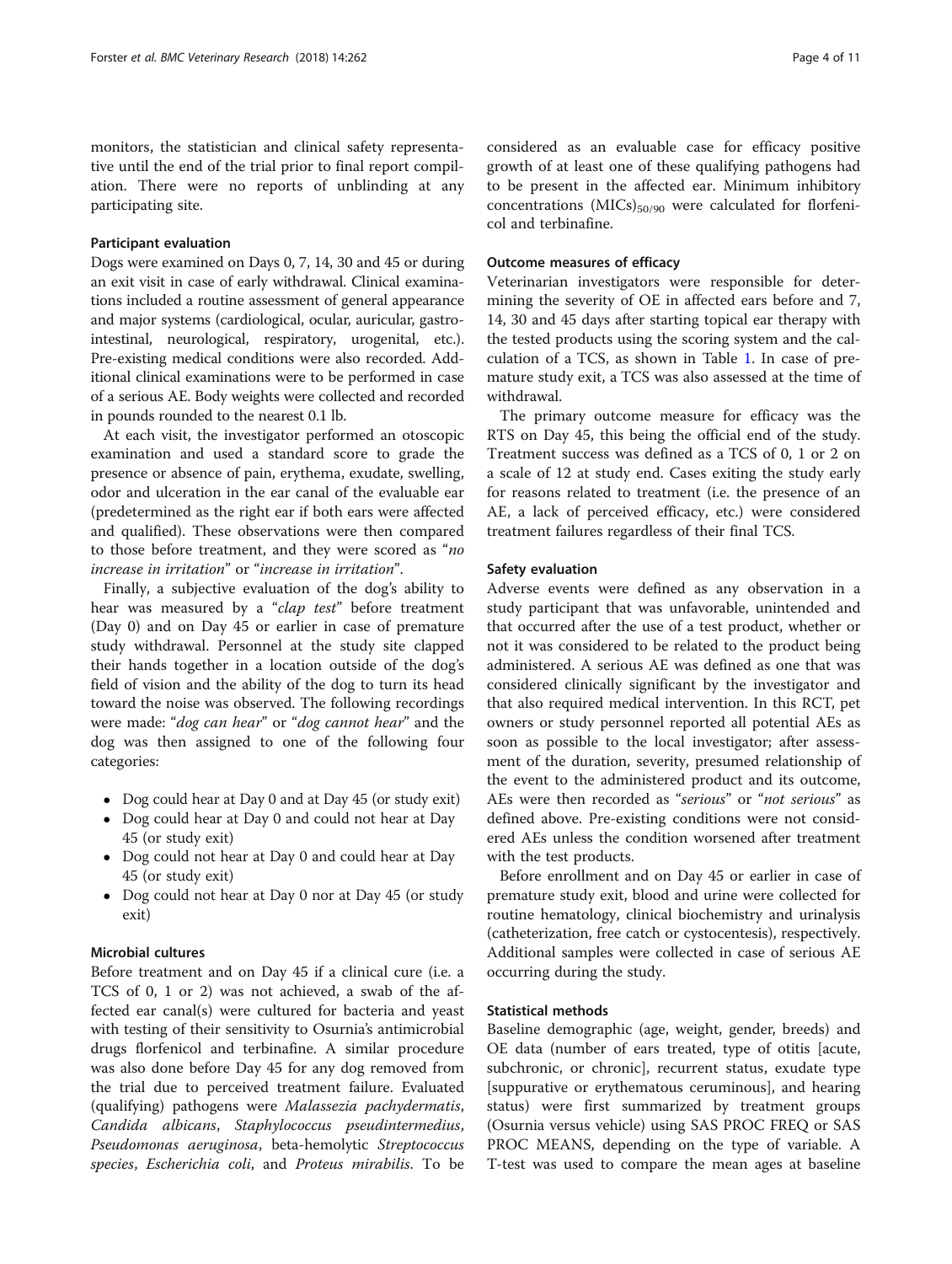and Fisher's Exact tests were used to compare all other variables except for breed.

For efficacy evaluation, the clinical outcome for each case ("success" or "failure") was analyzed using SAS PROC GLIMMIX with the main effects of "treatment", "site" and the interaction "treatment by site", with "treatment" being a fixed effect and the other two being random effects. A logit link function was employed. The Variance Components (VC) covariance structure was utilized and the Containment method was employed to estimate the denominator degrees of freedom. All efficacy variables (erythema, exudate, odor, pain, swelling and ulceration) were summed on Day 45 (or at study exit if an animal exited early) to obtain a TCS. A case was classified as a "success" if the TCS on Day 45 (study exit) was a 2 or less, otherwise the case was classified a 'failure'; all animals that withdrew from the study early for a treatment related reason were also classified as failures regardless of their TCS.

In addition, TCS and RTS were compared between visits Day 0 and Day 45; dogs that did not return for follow-up visits, those with major protocol deviations or those that did not have positive cultures for qualifying pathogens on Day 0 were not included in such analyses. In this instance, missing data from treated dogs that had to exit the study prematurely were replaced using a "last observation carried forward (LOCF)" rule.

The RTS on Day 45 was analyzed using SAS PROC GLIMMIX with the fixed effects of 'Treatment' and one of the following: 'History of Otitis', 'Breed', 'Weight', 'Type of Pathogen' and 'Recurrent Status of Otitis', separately, 'Site' and 'Treatment by site' were included as random effects in each model. The logit link function and VC covariance structure were utilized for each analysis.

Changes in body weight compared to pretreatment values were analyzed using an analysis of variance (ANOVA; SAS PROC MIXED) including the same effects as above. Treatment groups were compared using LSMEANS.

Hematology, serum chemistry, and urinalysis variables were statistically evaluated using an analysis of covariance (ANCOVA; SAS PROC MIXED) with the pre-treatment value used as a covariate. The model included the same effects as for efficacy above. Prior to performing the ANCOVA, Levene's test for homogeneity of variance (SAS PROC GLM) was performed. If the results from the Levene's test were not significant, untransformed data were used in the ANCOVA. In other cases, the data were transformed beforehand (e.g. logarithmic, square root, or reciprocal transformation).

For all statistical analyses, the level of significance was set at  $p = 0.05$  for two-sided analyses.

### Results

### Participant flow

In total, 284 dogs from 49 different breeds were enrolled between April and July 2012. They were randomized to receive either Osurnia (190) or its vehicle control (94). While all randomized cases were included in safety analyses, 49 cases were excluded leaving 235 (159 Osurnia, 76 vehicle) cases for treatment efficacy evaluation. The reasons for exclusion of these dogs included: lost to follow-up ( $n = 5$ ), use of a forbidden concurrent medication  $(n = 4)$ , a negative or non-qualifying culture at enrollment  $(n = 31)$ , an insufficient number of cases enrolled at the site  $(n = 4)$ , a significant delay in presentation for the final visit ( $n = 2$ ), data quality ( $n = 1$ ) and staff-owned pets ( $n = 2$ ). One dog was not evaluated on Day 14; while the missing time point was excluded, the case remained for efficacy evaluation on Day 45 (Fig. [1](#page-5-0)).

Altogether, 64/284 of the total dogs enrolled (23%) exited the trial early primarily due to lack of efficacy  $(n = 51)$  followed by adverse events  $(n = 8)$  and loss to follow-up ( $n = 5$ ). These early exits represented 31/94 (33%) of the dogs with ears treated with placebo and 33/ 190 (17%) of those with an ear treated with Osurnia. Early exit related to adverse events were similar between the two groups.

### Baseline data

On Day 0, before treatment, the two treatment groups had similar descriptive statistics in regards to their age, body weight, gender, number of ears affected, history of otitis, exudate type, and frequency of otitis or presence of subjective hearing loss (Table [2\)](#page-5-0).

In both groups, the range of ages and breeds (not shown) was equally variable and males and females were similarly represented. Dogs with bilateral erythematous and ceruminous OE predominated. The OE was considered recurrent in only 11% of cases. Nearly all dogs (> 96%) were subjectively assessed as hearing properly at baseline.

The prevalence of microorganisms cultured from ear swabs obtained on Day 0 were Malassezia pachydermatis (70% of samples), Staphylococcus pseudintermedius (46%), Pseudomonas aeruginosa (11%), beta-hemolytic Streptococcus spp. (10%), Escherichia coli (6%) and Proteus mirabilis (4%); Candida species were not cultured.

#### Efficacy outcome measures

A total of 235 dogs (159 treated with Osurnia, 76 with placebo) were included in the analysis of efficacy. In dogs from both treatment groups, the mean TCS—as well as that of each of its components (pain, erythema, exudate, swelling, odor and ulceration)—decreased progressively over time until Day 30, and they generally either plateaued or increased slightly between Day 30 and Day 45 (Fig. [2\)](#page-6-0).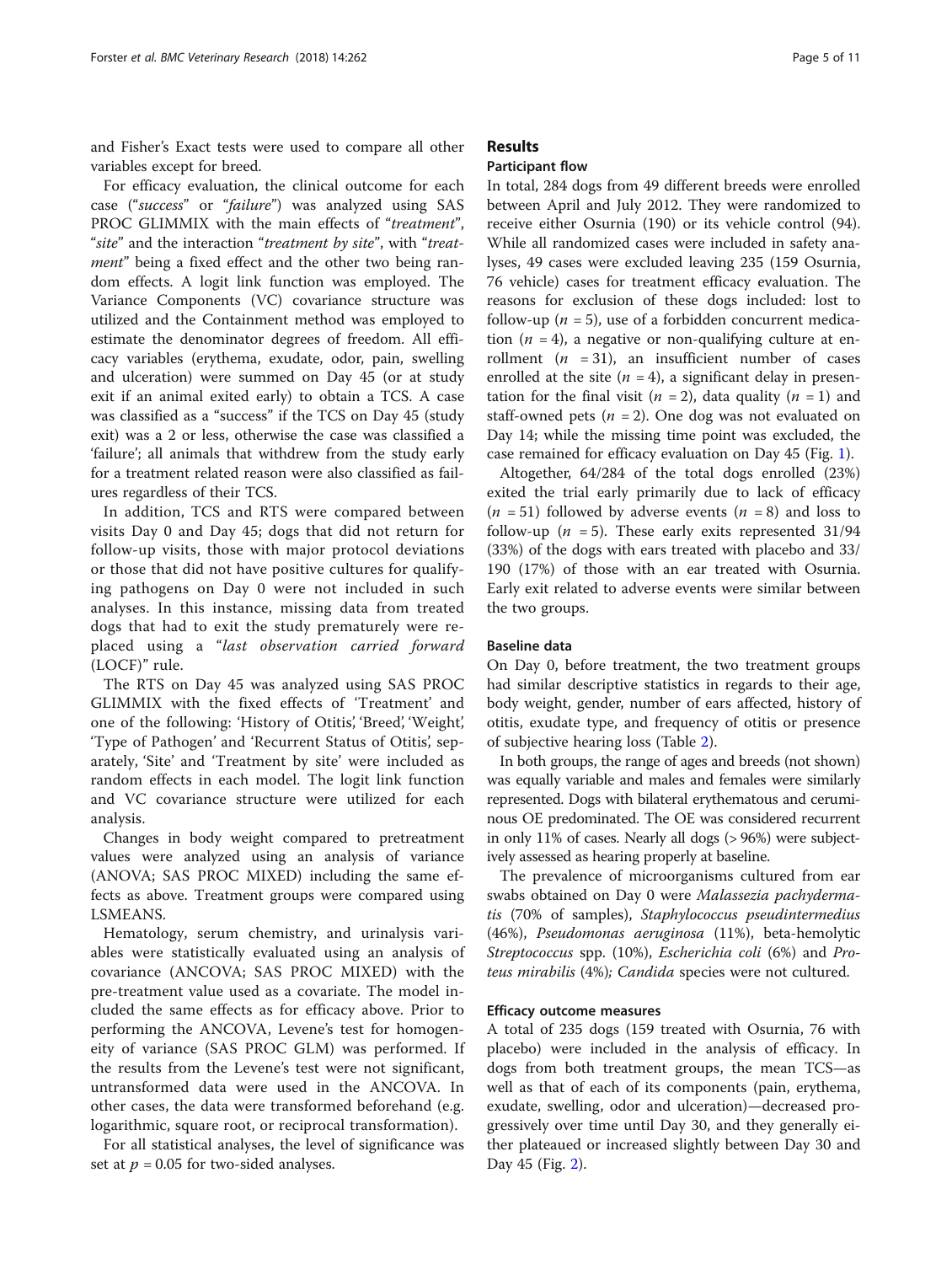<span id="page-5-0"></span>

The primary outcome measure of efficacy, the RTS (i.e. a TCS of 0, 1 or 2 on Day 45), was 103/159 (64.78%) for ears treated with Osurnia and 33/76 (43.42%) for ears treated with placebo; this RTS at study end was significantly different between groups ( $p = 0.0094$ ).

The RTS gradually improved after the first dose of Osurnia administered until Day 30, when it plateaued until Day 45 (Fig. 1). In ears treated with the placebo vehicle, the RTS also improved progressively and regularly until the end of the study, but in a proportion always

|                     |                                | Osurnia            | Placebo            | P-Value |
|---------------------|--------------------------------|--------------------|--------------------|---------|
| Number              |                                | 190                | 94                 |         |
| Age                 | (mean (range); yrs             | $6.1$ $(0.3-16.4)$ | $6.1$ $(0.3-15.8)$ | 0.9097  |
| Body weight         | $<$ 40 lbs.; N (%)             | 78 (41%)           | 41 (44%)           | 0.8617  |
|                     | 40-79 lbs.; n (%)              | 64 (34%)           | 32 (34%)           |         |
|                     | $≥80$ lbs.; n $(%$             | 48 (25%)           | 21 (22%)           |         |
| Gender              | F:M ratio                      | $90:100 = 0.9$     | $52:42 = 1.2$      | 0.2564  |
| Ears affected       | One ear; n (%)                 | 17 (9%)            | 7(7%)              | 0.8217  |
|                     | Two ears; n (%)                | 173 (91%)          | 87 (93%)           |         |
| History of otitis   | Acute; n (%)                   | 47 (25%)           | 29 (31%)           | 0.5436  |
|                     | Subchronic; n (%)              | 73 (38%)           | 32 (34%)           |         |
|                     | Chronic; n (%)                 | 70 (37%)           | 33 (35%)           |         |
| Exudate Type        | Erythematous/ceruminous; n (%) | 158 (83%)          | 78 (83%)           | 1.000   |
|                     | Suppurative; n (%)             | 32 (17%)           | 16 (17%)           |         |
| Frequency of Otitis | Recurrent otitis; n (%)        | 22 (12%)           | $9(10\%)$          | 0.6894  |
| Hearing Loss        | Can hear at Day 0; n (%)       | 181 (97%)          | 90 (96%)           | 0.4846  |

|  |  | Table 2 Comparison of treatment groups at baseline |
|--|--|----------------------------------------------------|
|--|--|----------------------------------------------------|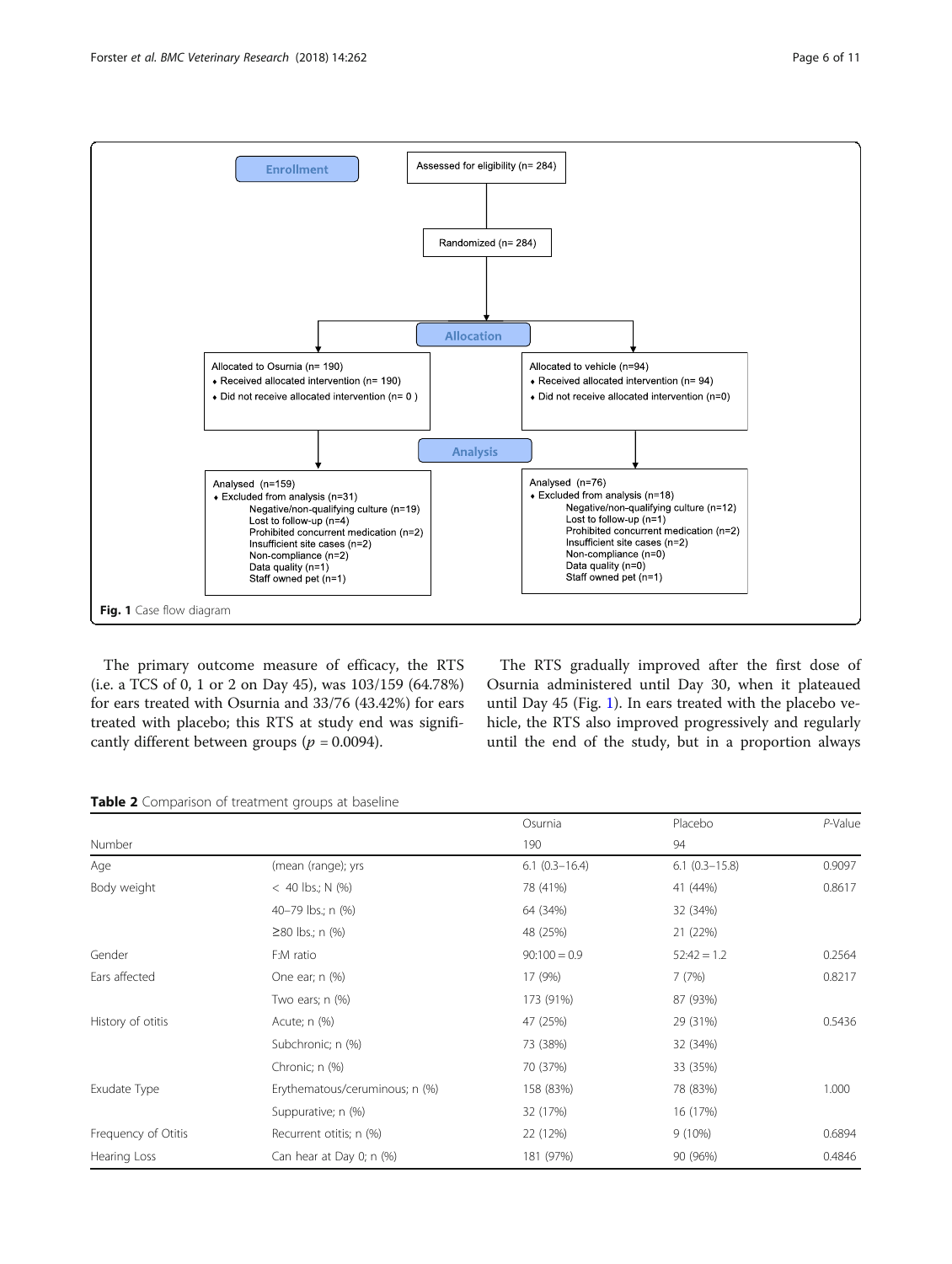<span id="page-6-0"></span>

lower to that of ears treated with Osurnia. As would be expected, the RTS decreased with the type of history of OE: ears with acute, subchronic or chronic otitis treated with Osurnia had a respective RTS of 85, 66 and 52% on Day 45. However this was numerically better than those treated with the placebo which had a respective RTS of 44, 52 and 36% on Day 45, respectively.

There was no significant interaction between treatment efficacy and the following variables: duration of history of otitis externa (i.e. acute, subchronic or chronic;  $p = 0.208$ ), recurrence of OE ( $p = 0.731$ ) or body weight ( $p = 0.904$ ). Because of lack of convergence, the statistical model used did not permit the comparison of treatment effect when breed or microbial pathogen types were included as possible cofactors.

#### Minimum inhibitory concentrations

The minimum inhibitory concentration  $(MIC)_{50/90}$  for florfenicol and terbinafine were calculated; a summary of these MICs for pathogens found in at least 10 isolates is detailed in Table [3.](#page-7-0)

Overall, and including all isolates from all visits, the florfenicol MIC was lowest for *Streptococcus* spp.  $(MIC_{90} = 2 \mu g/mL)$  and *Staphylococcus pseudinterme*dius (4 μg/mL), intermediate for *Proteus mirabilis* (8 μg/ mL) and *Escherichia coli* (16 μg/mL), and highest for *Pseudomonas aeruginosa* ( $> 64 \mu g/mL$ ). The overall terbinafine MIC profile for Malassezia pachydermatis isolates ranged from  $\leq 0.004 - 0.25$  µg/mL with an MIC<sub>90</sub> of 0.06 μg/mL. Importantly, the MIC profiles of baseline isolates were nearly identical to those collected from ears evaluated as treatment failures with only a single doubling dilution change in the  $MIC<sub>90</sub>$  of the yeast.

#### Safety evaluation

All 284 enrolled dogs (190 Osurnia treated, 94 placebo control) were considered for clinical safety. The most frequently reported adverse reactions with possible relationship to treatment were elevated clinical chemistry values and vomiting. Reported adverse reactions with possible relationship to treatment are presented in Table [4](#page-7-0).

However, skin and appendage disorders such as pruritus and dermatitis were the overall most frequently reported AEs noted during the study. These likely represented pre-existing allergic skin diseases.

There was no detectable association between breed, age, gender or number of doses received and the development of AEs. Importantly, there was no evidence of increased irritation (i.e. pain, erythema, swelling or ulceration of the ear canal) associated with dosing of Osurnia.

One dog in each treatment group was reported by the owner as having hearing impairment at the Day 14 visit. In neither case could the hearing loss be confirmed in clinic and all dogs treated with the active product on Day 0 could hear on Day 45, or at the visit scheduled for early study exit.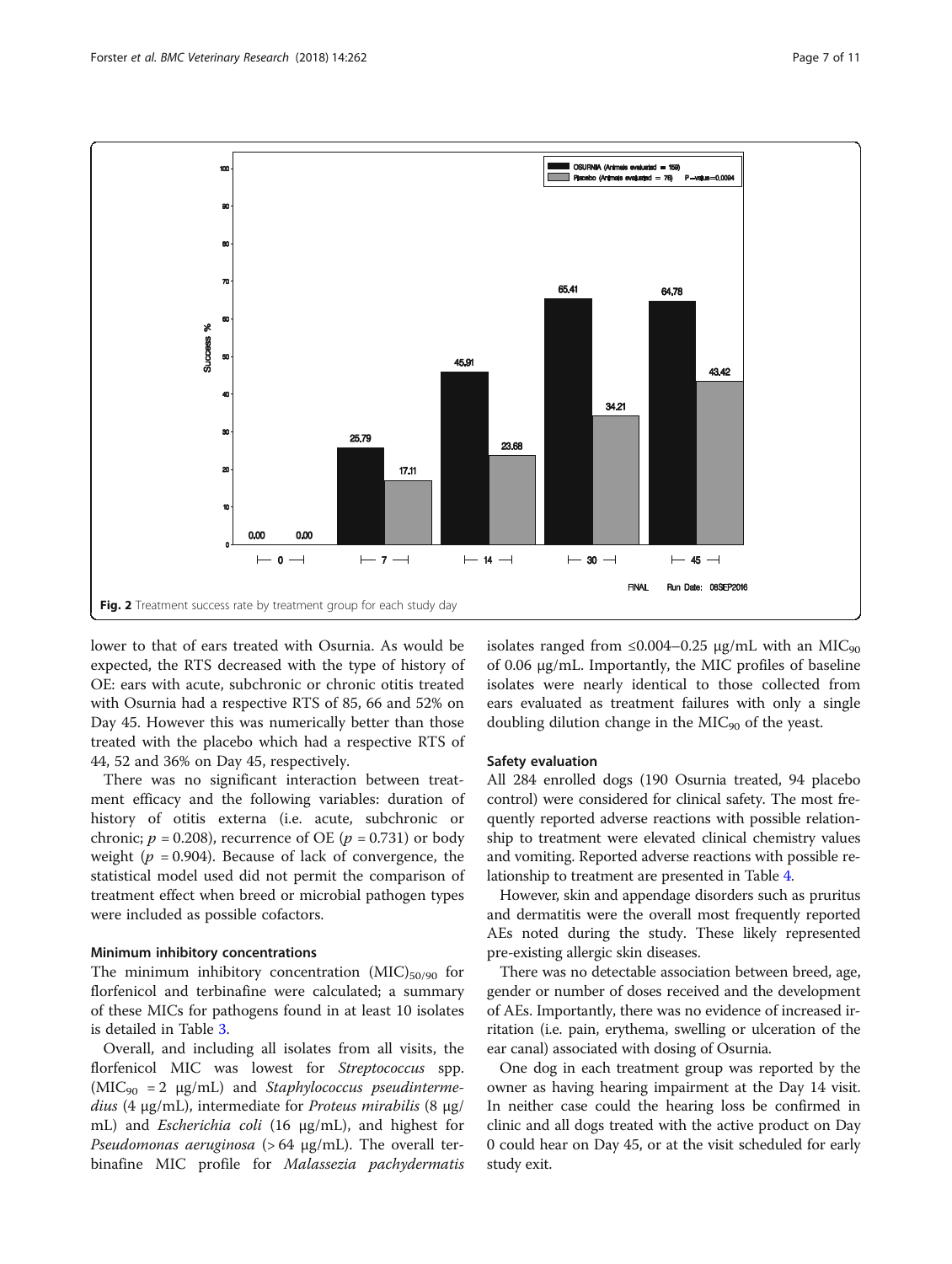#### <span id="page-7-0"></span>**Table 3** MIC<sub>50</sub> and MIC<sub>90</sub><sup>a</sup>

| Page 8 |  |
|--------|--|
|--------|--|

| Bacteria genus/species          | # isolates tested | $MIC50$ (µg/mL FFC) | $MIC90$ (µg/mL FFC) |
|---------------------------------|-------------------|---------------------|---------------------|
| Escherichia coli                | 25                | 16                  | 16                  |
| Proteus mirabilis               | 17                | 8                   | 8                   |
| Pseudomonas aeruginosa          | 52                | >64                 | >64                 |
| Staphylococcus pseudintermedius | 170               | 4                   | $\overline{4}$      |
| Streptococcus spp               | 52                |                     |                     |
| Yeast genus/species             | # isolates tested | $MIC50$ (µg/mL TRB) | $MIC90$ (µg/mL TRB) |
| Malassezia pachydermatis        | 239 <sup>b</sup>  | 0.015               | 0.06                |
|                                 |                   |                     |                     |

<sup>a</sup>These data represent all 392 isolates (284 from Day 0 and 108 from treatment failure cases)

<sup>b</sup>Twenty-one *M. pachydermatis* samples tested did not grow in the MIC plates

Finally, there were no significant changes in body weight, hematology, serum chemistry and urinalysis variables between dogs treated with Osurnia or placebo (data not shown); in all cases, means remained within the normal range.

### **Discussion**

This RCT demonstrates the efficacy and safety of the application of Osurnia, at two doses one week apart, to treat canine OE due to the common microbial pathogens classically seen in this syndrome. The adaptable gel formulation requires less frequent product administration than typically approved OE therapies and, other than cleaning prior to the first administration, does not necessitate the need for additional ear cleaning between treatments which is typically recommended for OE treatment [[3,](#page-9-0) [8](#page-9-0)].

### Generalizability of the results

Overall, the dogs enrolled are representative of general practice patients with microbial OE that are the most likely to be treated with Osurnia. The subjects included exhibited typical characteristics: there was a wide range of breeds, ages and weights and both genders were equally represented. Cases enrolled had an acute and subchronic history more often than chronic OE, and the exudate was more often erythematous and ceruminous rather than suppurative; nearly all dogs appeared able to hear at the beginning of the study. At baseline, microbial cultures

most often grew Malassezia yeast and Staphylococcus pseudintermedius, which are the two most common pathogens isolated in canine OE [\[3](#page-9-0)].

The number of patients included was not a source of imprecision, as the results obtained post-trial were compatible with the model estimated at the time of sample size calculation. The efforts made to mask the nature of treatment and to blind personnel and owners proved to be sufficient to avoid unblinding and subsequent bias in treatment efficacy assessments.

In this trial, the clinical assessment scale (TCS) and the primary outcome measure (RTS) were both considered appropriate for assessment of OE as they are based on clinical signs that are relevant to both dog owners and veterinarians. The TCS was established using six classic OE signs/symptoms, each with a maximum of two points, giving a maximum total of 12 points. The RTS, defined as a TCS of 0, 1 and 2, represents an ear canal with no or little residual signs of OE at study end, i.e. an ear likely to be perceived as "cured". Requiring a minimum TCS of at least 6 points for enrollment in the study ensured cases with an OE of at least moderate severity were included in the study. If we take into consideration that the mean TCS of patients at enrollment was 8/12, on average, successful cases had an improvement of at least 6 points (or 50%) over a 12-point scale. Therefore, the primary outcome measure used in this study (RTS) should be considered clinically relevant.

| Adverse reaction <sup>a</sup>       | Osurnia |                          | Placebo |                          |
|-------------------------------------|---------|--------------------------|---------|--------------------------|
|                                     |         | % of total ( $n = 190$ ) |         | % of total ( $n = 158$ ) |
| Elevated Alkaline Phosphatase       |         | 7.9                      |         | 3.2                      |
| Vomiting                            |         | 3.7                      |         |                          |
| Elevated AST, ALT, ALP <sup>a</sup> |         | 1.1                      |         | 0.0                      |
| Weight Loss (10% BW)                |         | 0.53                     |         | 0.0                      |
| Hearing Decrease/Loss               |         | 0.53                     |         |                          |

<sup>a</sup> Aspartate aminotransferase (AST), alanine aminotransferase (ALT), alkaline phosphatase (ALP). Two dogs with pre-existing elevations in ALP were reported to have an increase in liver enzymes (ALP, ALT and/or AST) at study exit. Subsequent clinical chemistries returned to normal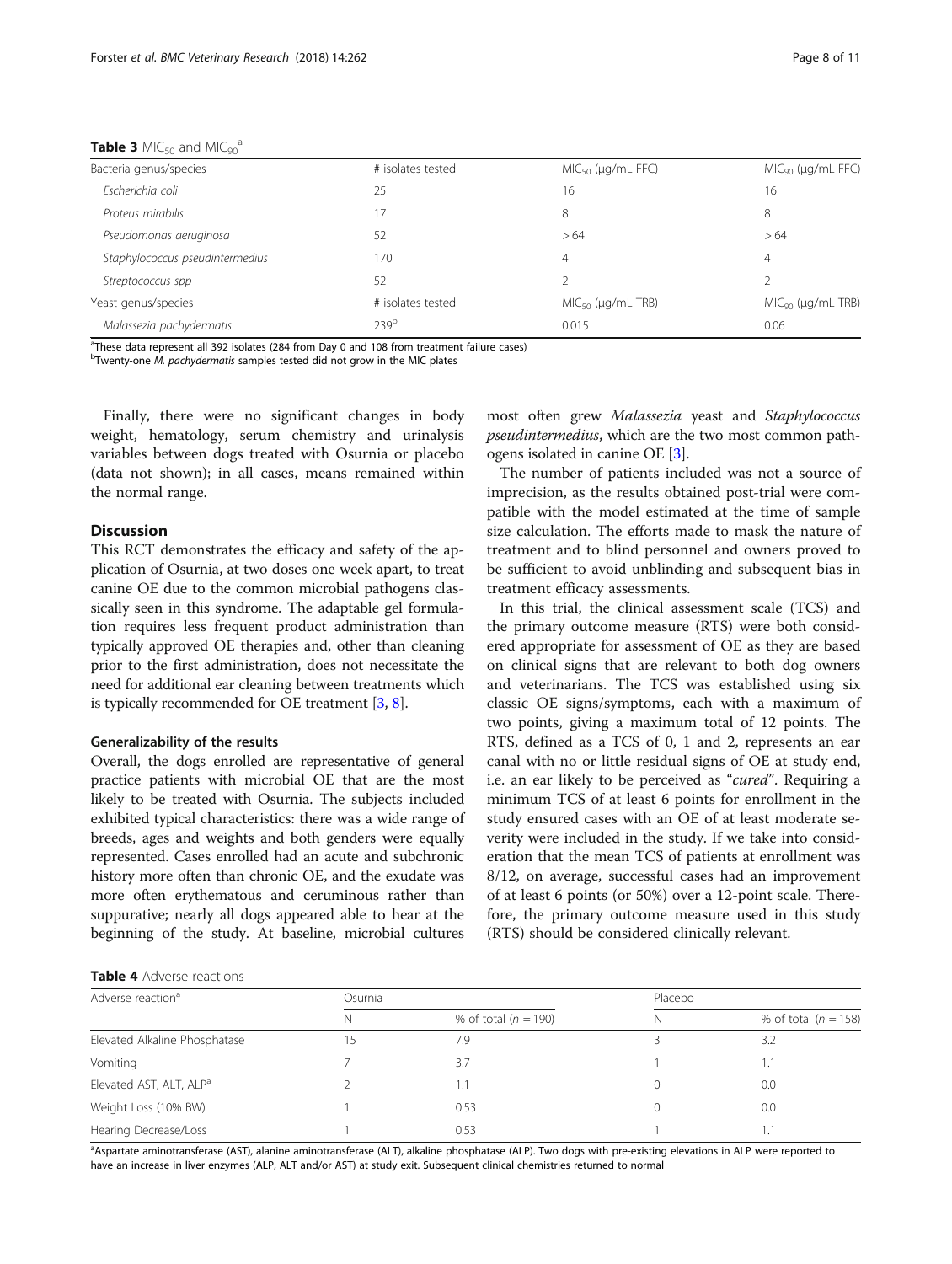### Interpretation of efficacy

In this trial, the effectiveness of Osurnia demonstrated superiority to that of placebo, as the RTS at study end was significantly higher in dogs treated with the active product than those treated with the placebo. In addition, all the individual components of the TCS for the Osurnia treated animals showed improvement over time. It is not surprising that the weakest treatment effect was observed for the parameter "exudate". Exudates need to be differentiated from the ubiquitous cerumen seen in canine ears and in this study, the use of traditionally recommended ear cleaning in cases of microbial OE was not performed thereby potentially impacting this score [\[8](#page-9-0)].

For the primary outcome measure, the numberneeded-to-treat (NNT, the inverse of the RTS difference between groups) could be calculated as 5 (i.e. five dogs would need to be treated with Osurnia to obtain one more success compared to placebo). This seemingly elevated NNT is not due to the low proportion of RTS in the actively treated group, but due to the unusually high effect of the placebo vehicle. Indeed, the mean TCS and each of its components fell rapidly after the second application of Osurnia and placebo. The return to apparent normalcy in the subjectively evaluated "pain" symptom suggests that not only Osurnia, but also the vehicle itself, might have some antalgic effect; this effect might follow, or be concurrent to, the mild anti-inflammatory effect seen on erythema and swelling with both interventions. It can be speculated that ear cleaning to remove debris and exudate prior to treatment administration may be partially responsible for the apparent treatment response in placebo treated dogs, leading to some dogs apparently self healing [[8\]](#page-9-0). However, other possible causes, such as antimicrobial activity of the placebo itself could be considered [\[10,](#page-9-0) [11\]](#page-9-0). This possible activity of the vehicle alone was unexpected, and it is deserving of further evaluation.

In this study, the determination of the MICs for florfenicol confirmed the variability of bacterial susceptibility to this antibiotic, being highest for the Gram negative rods, especially Pseudomonas aeruginosa. As a consequence, the efficacy of florfenicol-containing topical ear formulations might be expected to be lower in cases of Pseudomonas OE, especially whenever this antibiotic concentration does not exceed the MIC for the organism; however it may be noted that antibiotics, when applied topically rather than given systemically, will more often than not exceed the MICs [\[12](#page-10-0)]. Importantly, the bacterial MICs from OE cases failing to respond were not different from those seen at baseline indicating that the treatment failures in dogs administered Osurnia were not due to selection of resistant microbial isolates.

#### Interpretation of safety

In this RCT, the two doses of Osurnia or its vehicle were well tolerated. Importantly, the overall most commonly reported non-serious AE were pruritus and dermatitis, which likely represented primary factors relating to development of OE rather than resulting from treatment. There were no detectable changes in body weights and clinical pathology parameters (except ALP) during this study and as such would preclude the need for any specific monitoring of these parameters when administering Osurnia. Although a greater number of cases treated with Osurnia had elevated ALP these were not considered to be of clinical significance. These ALP increases were not reported as AEs during the study, remained within normal clinical range and represented less than a 2–3 fold increase. Similarly for vomiting, although a greater number of dogs in the Osurnia treated group vomited, in no case was it considered to be clinical relevant or related to treatment according to the investigators. Importantly, Osurnia used under the conditions of this trial did not lead to any detectable change in response to a clap test, although it is recognised that only Brainstem Auditory Evoked Response (BAER) can truly assess loss of hearing [\[13](#page-10-0)]. The post-marketing experience in the EU suggests that deafness or impaired hearing may be a very rare (less than 1 animal in 10,000 treated) event, mainly in elderly animals [\[14](#page-10-0)].

#### Limitations

There were several possible limitations resulting from the design and/or performance of this RCT.

Firstly, there was an initial loss of 49/284 dogs (17%) due to exclusion for a variety of reasons, the main one being the lack of growth of qualifying pathogens at the study onset. Furthermore, one fifth of dogs that began treatment had to exit the study early, mostly due to lack of efficacy. This attrition rate was not likely a source of bias as the early exits for lack of efficacy were higher in placebo (29%) compared to Osurnia (14%) treated animals which would be expected.

Evaluation systems, similar to TCS as an assessment scale and RTS as a primary outcome measure, have been used consistently for approval of other OE treatments with the FDA [[15](#page-10-0)-[17](#page-10-0)], as there are no universally accepted and validated clinical scoring systems for OE. As such use of these could be perceived as not validated which already has been mentioned as a possible source of detection bias in a systematic review of interventions to treat Pseudomonas OE [[18](#page-10-0)]. In spite of this limitation, the parameters subjectively evaluated in this study are clinically meaningful and comparable to those mentioned in a recent paper reviewing OE severity scales [[19\]](#page-10-0). Furthermore, the primary outcome measure was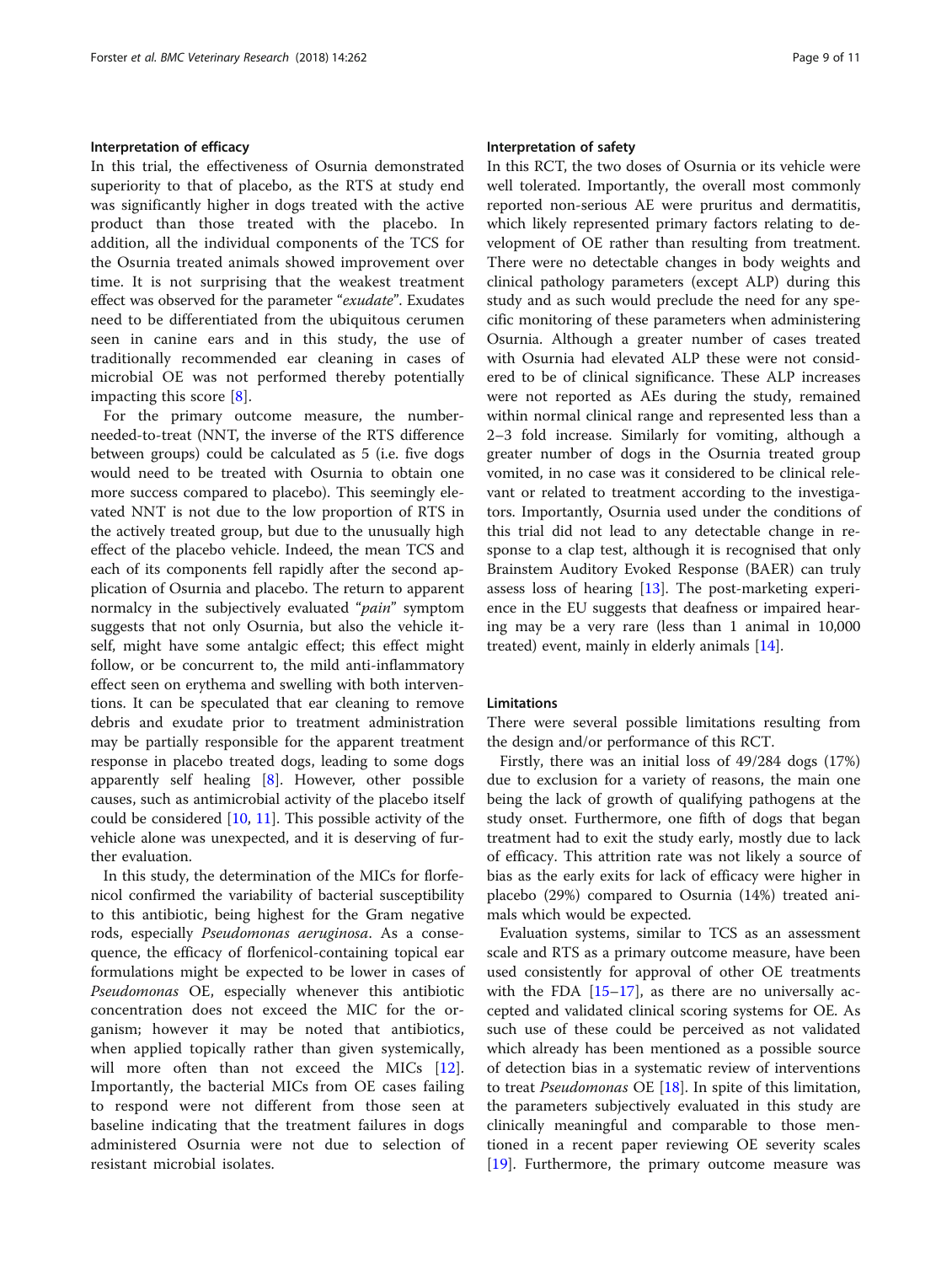<span id="page-9-0"></span>chosen to be a near return to normalcy, which should help alleviate any possible detection bias.

The lack of performance of an otic cytology before and after treatment could lead to the perception that not all cases assessed as successfully treated were indeed so. That the main outcome measures focussed on clinical signs rather than cytology was deemed preferable as, even though cytology is perceived to be the "gold standard" for OE assessment, it is far from capturing the complex reality of the skin and ear microbiome of normal and allergic dogs [\[20,](#page-10-0) [21\]](#page-10-0). Although cytology and clinical assessment are generally correlated in dogs with OE [[22](#page-10-0)], it has not been possible to establish thresholds with sufficient sensitivity and specificity to allow the use of cytological endpoints in clinical studies [\[23\]](#page-10-0). Additionally, in this study, microbial culture was done before treatment, and culture and cytology results have been shown to generally correlate in dogs with either Malas-sezia [\[23](#page-10-0)] or microbial OE [9].

Another limitation is that, to be entered in this study, dogs had to have tympanic membranes visible by otoscopy before treatment. This selection criterion, which was proposed as a precaution to limit any potential drug-induced ototoxity, clearly eliminated cases with any hyperplastic ear canals, as seen in dogs with very chronic OE. Even though we did observe that the RTS of dogs with a history of chronic OE was one third lower than that of dogs with acute OE, the factor "duration of history of OE" was found not to affect treatment outcome.

The statistical model used did not allow for the determination of any possible influence of the type of microbes cultured and the RTS; this likely reflecting the complexity of OE and its associated microbiome. The study was not specifically designed or powered to answer this question, limiting the determination of which type of microbial OE best responds to the application of Osurnia.

## Conclusion

Because of its treatment success rate and minimal clinical safety findings, Osurnia formulated as an adaptable gel, applied twice, one week apart, is a valuable addition in the armamentarium against this common syndrome affecting dogs including first line cases. The ease of use brought by the gel formulation which remains at the site of application and its infrequent dosing are two important additions that should help clients better comply with the veterinarian's prescription.

#### Abbreviations

AE: Adverse Event; ALP: Alkaline Phosphatase; ALT: Alanine Aminotransferase; ANOVA: Analysis of Variance; ASP: Aspartate Aminotransferase; FFC: Florfenicol; LOCF: Last Observation Carried Forward; MIC: Minimum Inhibitory Concentration; NNT: Number Needed to Treat; OE: Otitis Externa; RCT: Randomized Controlled Trial; RTS: Rate of Treatment Success; TCS: Total Clinical Score; TRB: Terbinafine; VC: Variance Components

#### Acknowledgements

The authors would like to thank the participating veterinarians and pet owners.

#### Funding

The study was funded by Novartis Animal Health which is now owned by Elanco Animal Health, a division of Eli Lilly and Company.

#### Availability of data and materials

All data cannot be freely shared without control due to confidentiality. Please contact the corresponding author to request access to non-confidential data.

#### Authors' contributions

SBK and SLF were involved in the study design, in-life phase of the study, and interpretation of results and writing of the manuscript. KPD was involved in the interpretation of results and writing of the manuscript. TR was responsible for data analysis, and review of the manuscript. All authors have read and approved the manuscript.

#### Ethics approval

The study was conducted in accordance with guidelines for Good Clinical Practice (VICH GL9). The protocol was reviewed and approved by Novartis Animal Health Inc.'s (acquired by Elanco Animal Health, a division of Eli Lilly and Company) Institutional Animal Care and Use Committee. All owners provided written consent upon their dog entering the study (Day 0).

### Consent for publication

Not applicable

#### Competing interests

All authors are employees of Elanco Animal Health, a Division of Eli Lilly and Company.

#### Publisher's Note

Springer Nature remains neutral with regard to jurisdictional claims in published maps and institutional affiliations.

#### Author details

<sup>1</sup> Elanco Animal Health, 2500 Innovation Way, Greenfield, IN 46140, USA <sup>2</sup> Elanco Animal Health Ltd., Lilly House, Priestley Road, Basingstoke, Hampshire RG24 9NL, UK.

#### Received: 19 January 2018 Accepted: 21 August 2018 Published online: 31 August 2018

#### References

- Hill PB, Lo A, Eden CAN, et al. Survey of the prevalence, diagnosis and treatment of dermatological conditions in small animals in general practice. Vet Rec. 2006;158:533–9.
- 2. O'Neill DG, Church DB, McGreevy PD, et al. Prevalence of disorders recorded in dogs attending primary-care veterinary practices in England. PLoS One. 2014;9(3):e90501.
- 3. Miller WH Jr, Griffin CE, Campbell KL. Muller & Kirk's small animal dermatology (7<sup>th</sup> Ed). Philadelphia: Saunders; 2012.
- 4. Shaw S. Pathogens in otitis externa:diagnostic techniques to identify secondary causes of ear disease. In Practice FOCUS. 2016:12–6.
- 5. Nuttall T. Successful management of otitis externa. In Practice. 2016;38:17–21.
- Noli C, Sartori R, Cena T. Impact of a terbinafine–florfenicol–betamethasone acetate otic gel on the quality of life of dogs with acute otitis externa and their owners. Vet Dermatol. 2017; Aug;28(4):386–e90.
- 7. Bond R. Selecting ear drops for dogs with otitis externa. In Pract. 2012;34:392–9.
- 8. Forsythe PJ. Acute otitis externa: the successful first-opinion ear consultation. In Practice. 2016;38:2–6.
- 9. Graham-Mize CA, Rosser EJ Jr. Comparison of microbial isolates and susceptibility patterns from the external ear canal of dogs with otitis externa. J Am Anim Hosp Assoc. 2004;40:102–8.
- 10. Turcotte P, Saheb S. Antimicrobial activity of phenolic antioxidants. Can J Microbiol. 1978;24:1306–20.
- 11. Hinton Jr A, Ingram KD. Use of oleic acid to reduce the population of the bacterial flora of poultry skin. J of Food Protection 2000; 63(9): 1282–1286.